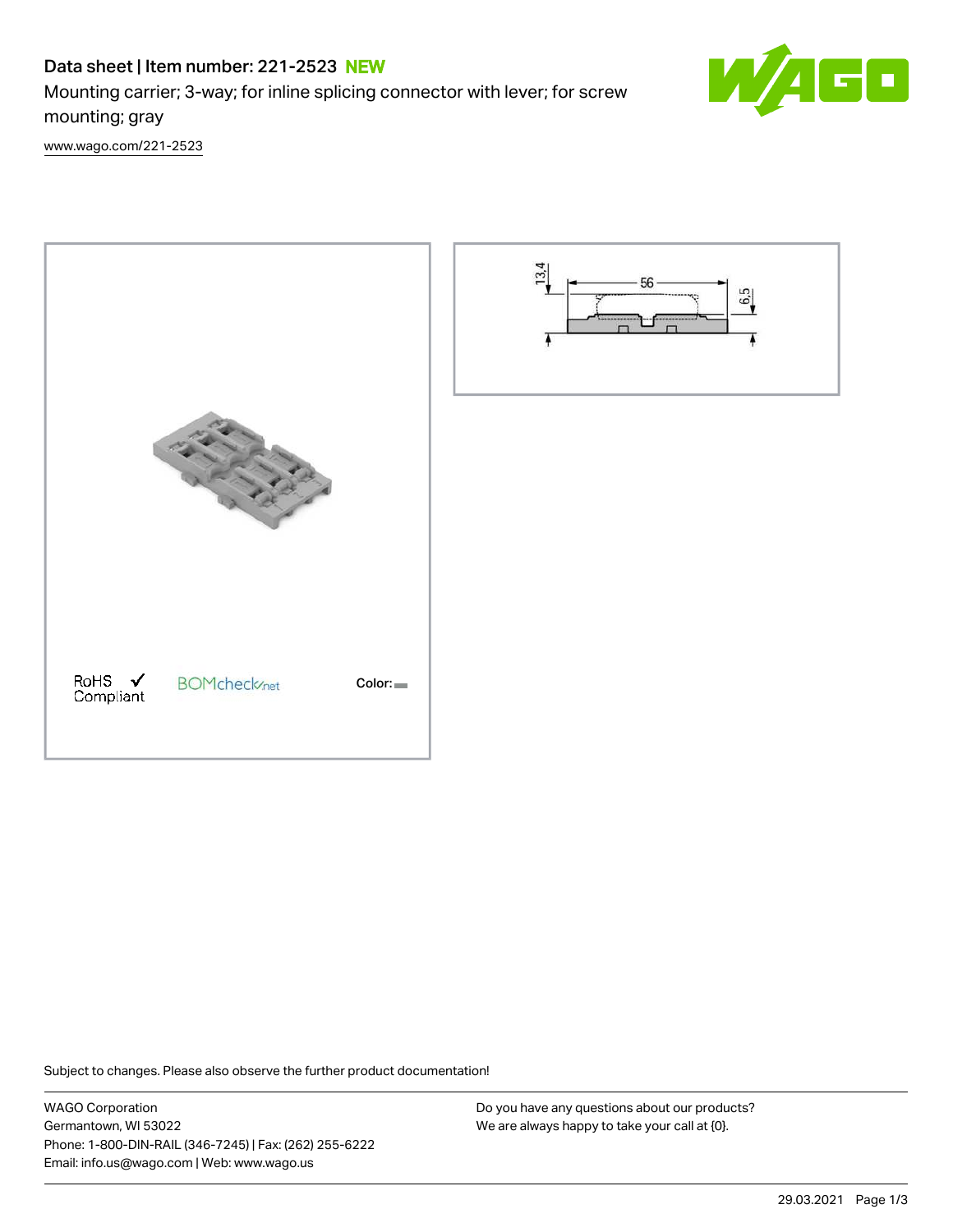[www.wago.com/221-2523](http://www.wago.com/221-2523)



|  | <b>Contract</b><br>٠<br>× |
|--|---------------------------|
|  |                           |
|  |                           |

### Data Physical data

| Width                   | 29.8 mm / 1.173 inch |  |
|-------------------------|----------------------|--|
| Height from the surface | 6.5 mm / 0.256 inch  |  |
| Depth                   | 56 mm / 2.205 inch   |  |

## Material data

| Color         | arov |
|---------------|------|
| <i>Mainhy</i> | . .  |

#### Commercial data

| Packaging type        | BOX           |
|-----------------------|---------------|
| Country of origin     | CΝ            |
| <b>GTIN</b>           | 4055144066807 |
| Customs tariff number | 3926909985    |

#### Compatible products

assembling

Item no.: 209-119

Subject to changes. Please also observe the further product documentation!

WAGO Corporation Germantown, WI 53022 Phone: 1-800-DIN-RAIL (346-7245) | Fax: (262) 255-6222 Email: info.us@wago.com | Web: www.wago.us

Do you have any questions about our products? We are always happy to take your call at {0}.